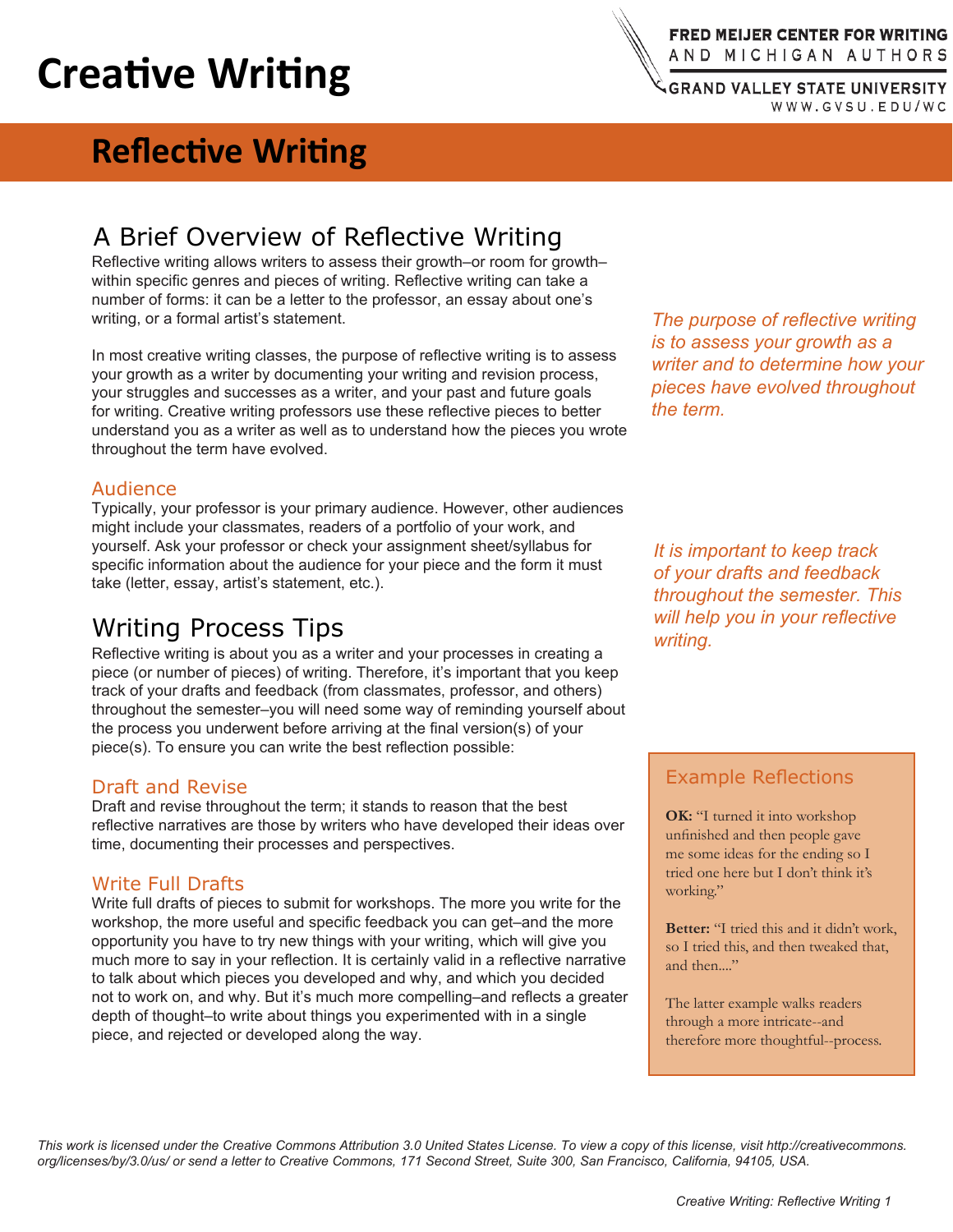**Example:** "I turned it into workshop unfinished and then people gave me some ideas for the ending so I tried one here but I don't think it's working" is honest. But it's better to write more specifically about your process: "I tried this and it didn't work, so I tried this, and then tweaked that, and then...." The latter example walks readers through a more intricate–and therefore more thoughtful–process.

### Be Specific

Be very specific about the choices you made as a writer. It is one thing to describe the changes you made. It is quite another to explain why you made those changes and how you went about doing so.

> **Example:** "Readers said it was slow so I cut out some parts" is fine, but consider how much more specific and reflective this is: "Classmate X mentioned, and several people agreed, that the story dragged in the middle scenes. I realized that the tone didn't match the action. I had these wordy, long sentences while my characters were running from the police. The sentences made the writing feel slow and surreal, and that wasn't what I was going for, so I trimmed the scene and changed some word choices."

## Potential Focus Areas

The following questions facilitate reflection and can inspire ideas for writing a self-analysis. Try freewriting some answers to these prompts.

### About You As A Writer

- How has your writing changed throughout the semester?
- Where is there room for you to improve your writing? •
- What are your goals as a writer overall? •
- How do you feel about your use of language in your writing?

### Related to a Specific Piece of Writing

- Why did you choose to develop this piece over others? •
- What were your goals for this particular piece? Did you achieve those goals? (For example, if you tried to emotionally captivate your readers, did it work?)
- How has this piece changed throughout its progression?
- Did you use different writing strategies in an attempt to gain readers' interest?
- How do you feel about the end product?
- How might this piece improve if you were to continue working on it?
- What genre-related characteristics have you addressed? (Did you show awareness of the genre your work fits?)
- If you've left a piece unfinished or consider it "abandoned," for what reasons did you leave it behind? (This helps show that you've considered the piece and have not just set it aside out of laziness, but rather have decided that it's not going where you want it to, but perhaps was a nice attempt to get where you intended.)

### Example Reflections

**OK:** "Readers said it was slow so I cut out some parts."

**Better:** "Classmate X mentioned, and several people agreed, that the story dragged in the middle scenes. I realized that the tone didn't match the action. I had these wordy, long sentences while my characters were running from the police. The sentences made the writing feel slow and surreal, and that wasn't what I was going for, so I trimmed the scene and changed some word choices."

The second statement is more specific and reflective.

### Focus Areas

When writing reflectively, always consider focusing on:

- You as a writer
- Points of concern with a specific piece of writing
- Details about your writing process •